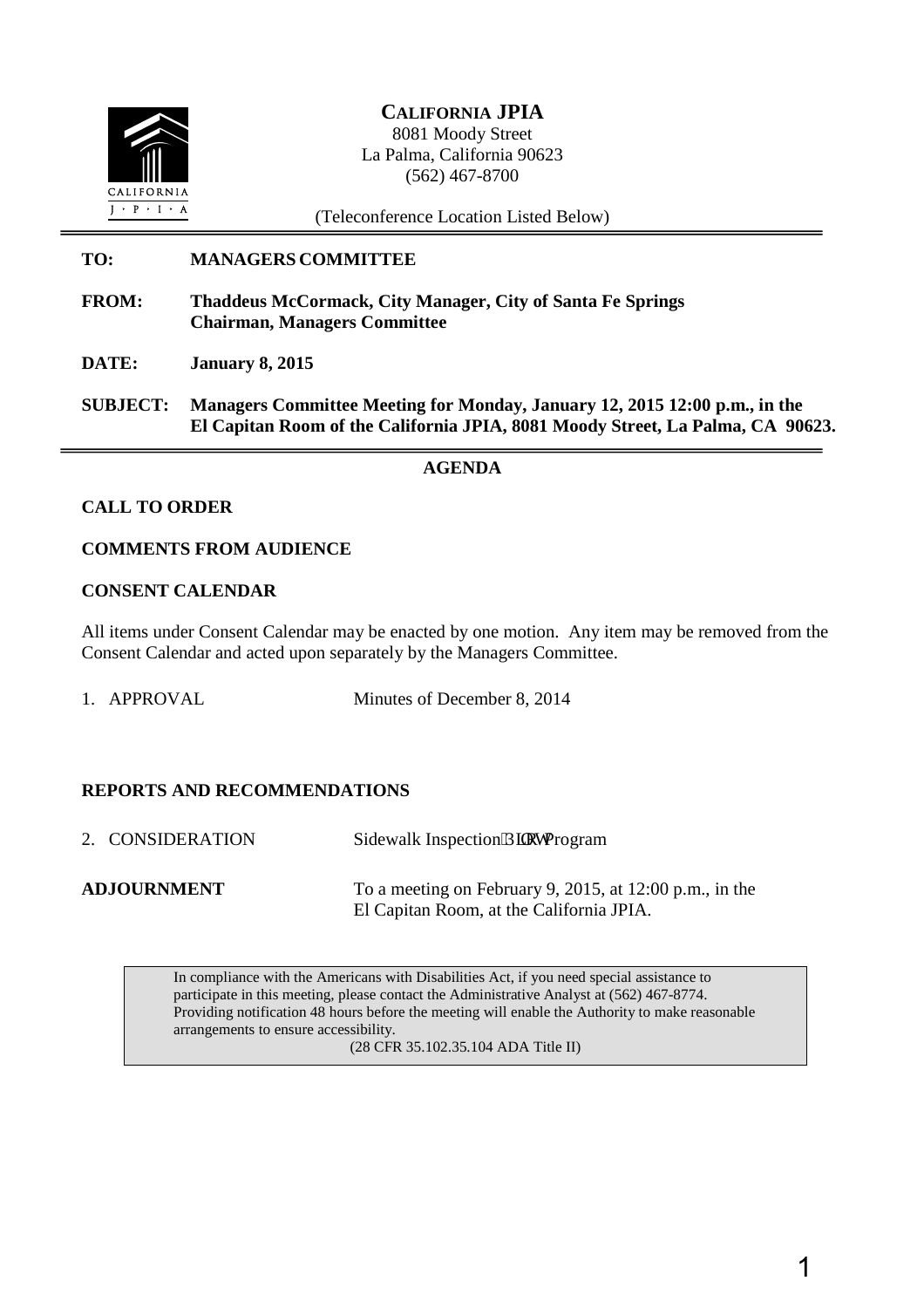Managers Committee Agenda January 12, 2015 Page 2

#### TELECONFERENCE PARTICIPATION

To be a voting participant in action items appearing on the agenda, the participant's teleconference location must appear below and the participant must have posted the agenda in a location accessible to the general public no less than 72 hours prior to the announced meeting time, in accordance and within the requirements of the Brown Act (Gov. Code, § 54950 et seq.). At the announced time of the meeting, teleconference participants (unless otherwise instructed) shall call the California JPIA's teleconference number at 1-888-394-8197 and when prompted, enter the participant code 409920, and identify themselves for the record. To access the video conferencing and view the meeting online, go to https://global.gotomeeting.com/join/747844357

## Teleconference Locations

City of Big Bear Lake, 39707 Big Bear Boulevard, Big Bear Lake, CA 92315, (909) 866-5831

City of Dana Point, 33282 Golden Lantern, Dana Point, CA 92629, (949)248-3500

City of Solvang, 1644 Oak Street, Solvang, CA 93463, (805) 688-5575

City of San Clemente, 100 Avenida Presidio, San Clemente, CA 92672 (949) 361-8200

City of San Luis Obispo, 990 Palm Street, San Luis Obispo, CA 93401, (805) 781-7253

City of Temple City, 9701 Las Tunas Drive, Temple City, CA 91780, (626) 285-2171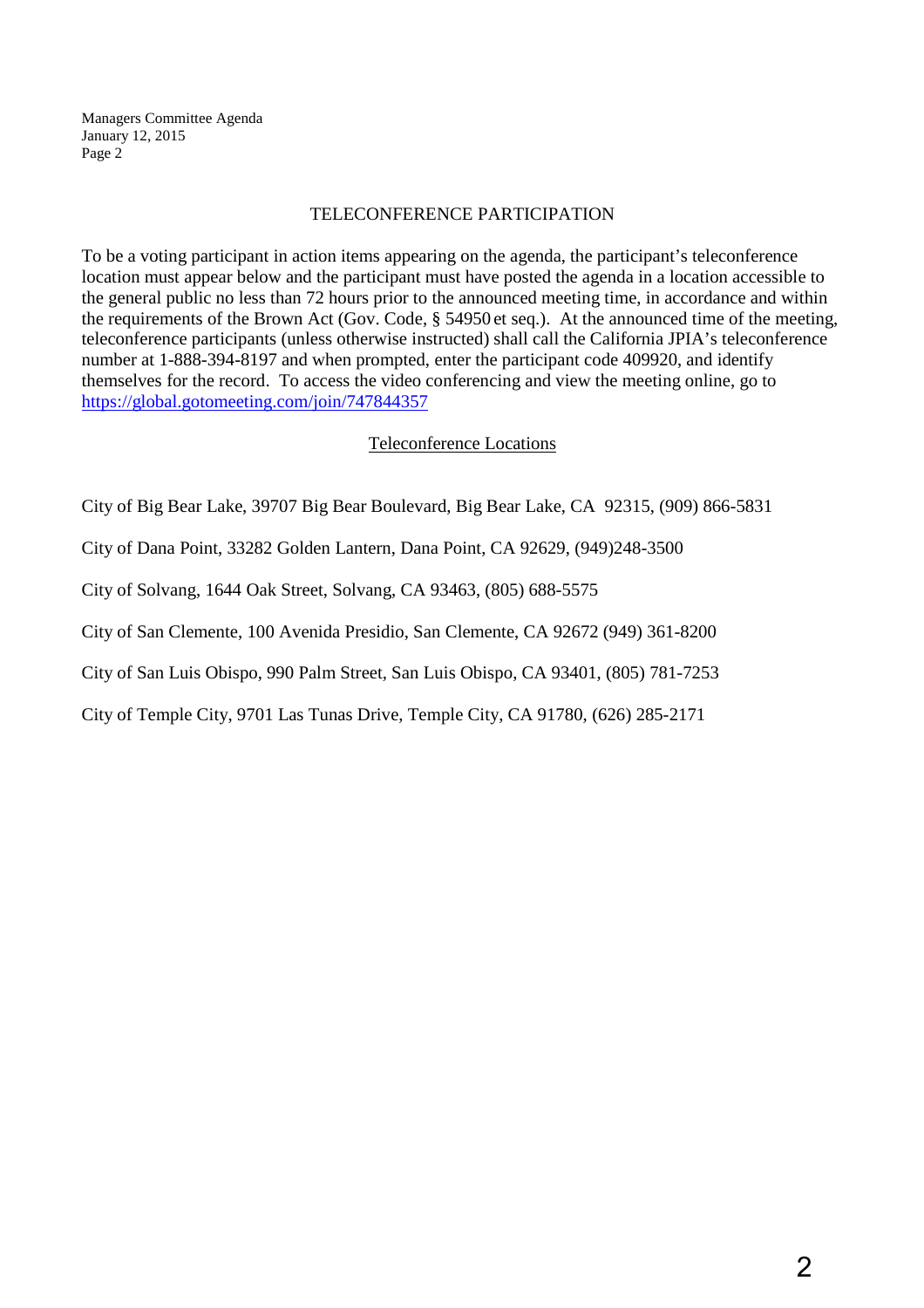All items under Consent Calendar may be enacted by one motion. Any item may be removed from the Consent Calendar and acted upon separately by the Managers Committee.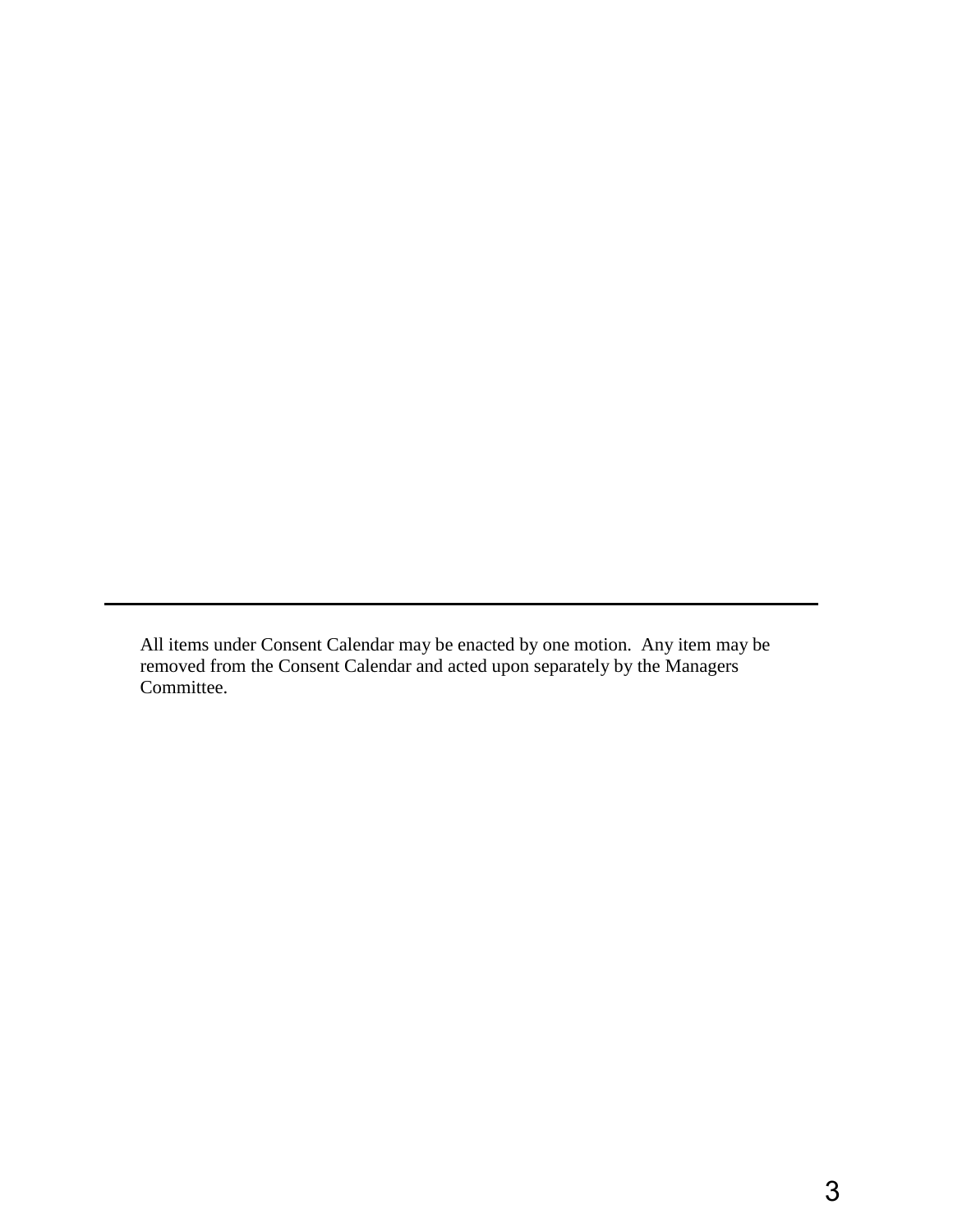#### CALIFORNIA JPIA

#### JOINT MEETING OF THE MANAGERS AND FINANCE OFFICERS COMMITTEES

#### **MINUTES**

December 8, 2014

12:00 p.m.

#### CALL TO ORDER Chairman McCormack called to order the joint meeting of the Managers Committee of the California Joint Powers Insurance Authority at 12:11 p.m. in the El Capitan Room of the California JPIA, 8081 Moody Street, La Palma, CA 90623. A quorum was established by those present.

ATTENDANCE PRESENT: Managers Chairman Thaddeus McCormack, Santa Fe Springs Finance Officers Chairman Jose Gomez, Santa Fe Springs Vikki Beatley, Seal Beach Bryan Cook, Temple City - Teleconference Ernie Hernandez, Norwalk Will Kaholokula, Bell Gardens Mike Killebrew, Dana Point Jason Al-Iman, Los Alamitos Katie Lichtig, San Luis Obispo - Teleconference Laurie Murray, La Palma Keith Neves, Lake Forest Wayne Padilla, San Luis Obispo - Teleconference Michael Rock, Lomita Edianne Rodriguez, Lakewood Alex Souto, Bell Gardens Erik Sund, San Clemente Judith Vincent, San Clemente ATTENDEES: Sarah Meacham, PFM Asset Management

- Johanne Thordahl, San Clemente Greg Zocher, San Luis Obispo - Teleconference
- STAFF: Jonathan Shull, Chief Executive Officer Joe Eynon, Risk Manager Jennifer Fullerton, Administrative Analyst Tammie Haller, Administrative Programs Manager Norm Lefmann, Assistant Executive Officer Jeff Rush, Workers' Compensation Program Manager Carl Sandstrom, Business Projects Manager Alex Smith, Finance Director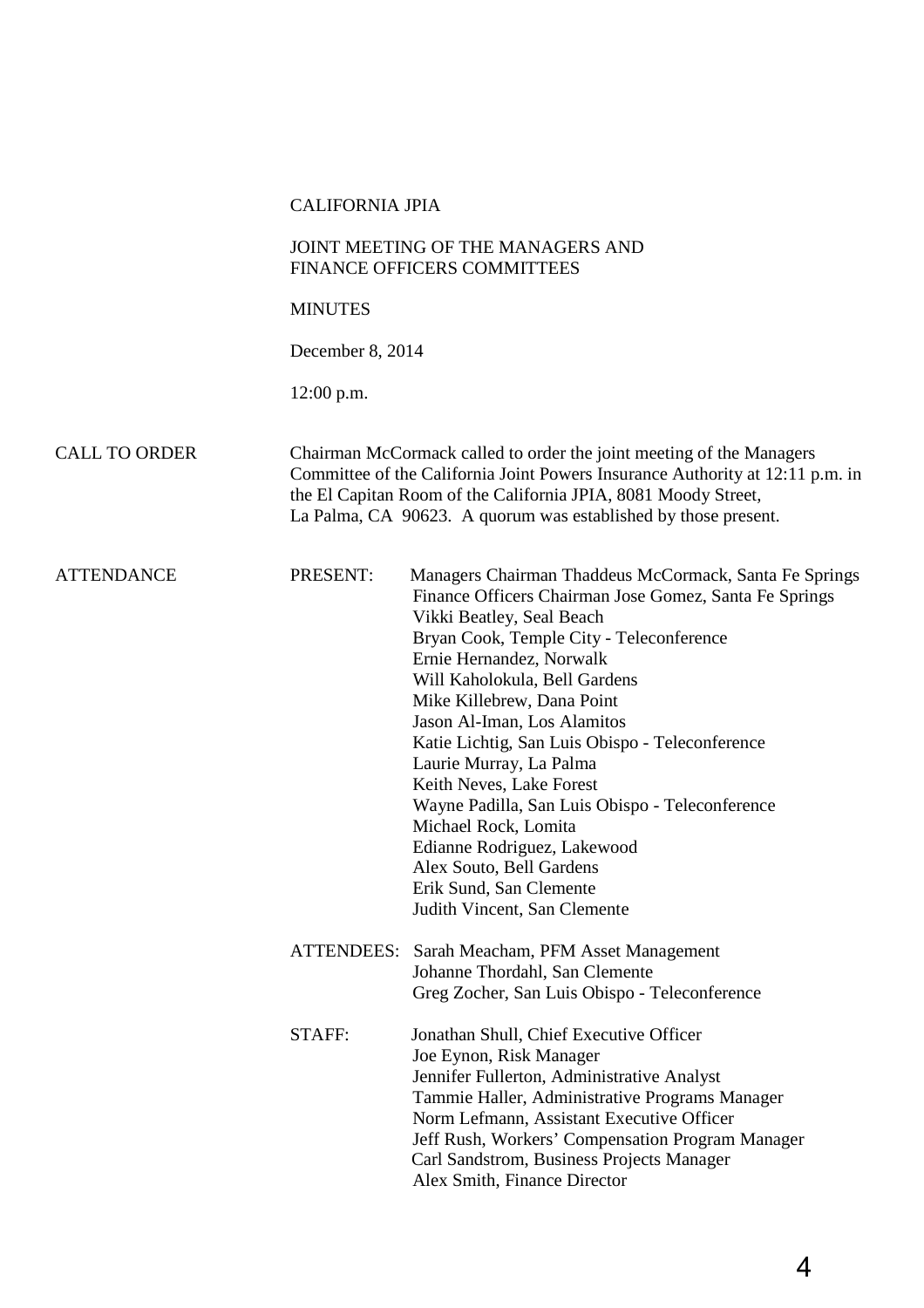Joint Meeting of the Managers and Finance Officers Committees Minutes December 8, 2014 Page 2

| <b>COMMENTS FROM</b> | There were no comments from the audience |
|----------------------|------------------------------------------|
| <b>AUDIENCE</b>      |                                          |

| <b>CONSENT CALENDAR</b>                      | Chairman McCormack presented the items appearing on the Consent Calendar.<br>The Consent Calendar included:<br>Minutes for the Finance Officers meeting of August 14, 2014<br>$\bullet$<br>Minutes for the Mangers meeting of November 10, 2014<br>Treasurer's Compliance Reports for July, August, September,<br>And October 2014<br>Local Agency Investment Fund Quarterly Report as of<br>$\bullet$<br>September 30, 2014<br>Los Angeles County Pooled Investment Fund Report as of September<br>$\bullet$<br>30, 2014<br>2015 Meeting Dates for Finance Officers Committee |
|----------------------------------------------|--------------------------------------------------------------------------------------------------------------------------------------------------------------------------------------------------------------------------------------------------------------------------------------------------------------------------------------------------------------------------------------------------------------------------------------------------------------------------------------------------------------------------------------------------------------------------------|
|                                              | 2015 Meeting Dates for Managers Committee<br><b>Quarterly Financial Statements</b><br>It was moved by Killebrew, that the Consent Calendar items be approved<br>in one action, which was seconded by Beatley, with no members present<br>opposed.                                                                                                                                                                                                                                                                                                                              |
| <b>REPORTS AND</b><br><b>RECOMMENDATIONS</b> |                                                                                                                                                                                                                                                                                                                                                                                                                                                                                                                                                                                |

RECEIVE AND FILE Actuarial Study as of June 30, 2014 Chairman McCormack presented the Actuarial Study as of June 30, 2014 item. Jonathan Shull, Chief Executive Officer, introduced Mike DeMattei, Milliman. De Mattei distributed a handout of the PowerPoint presentation, depicting trends in claim cost, frequency, severity, and changes in unpaid claim and expense estimates. The study estimates the Authority's outstanding claim liability to be \$78.2 million in the liability program and \$83.6 million in the workers' compensation program. On a combined basis the total outstanding claim liability is estimated to be \$161.8 million. When compared to the prior year, this represents a 3% decrease in the liability program, and a 5% increase in the workers' compensation program. It was moved by Neves, seconded by Beatley, with no opposition voiced, members Litchtig, and Padilla abstained, to receive and file the Actuarial Study

as of June 30, 2014.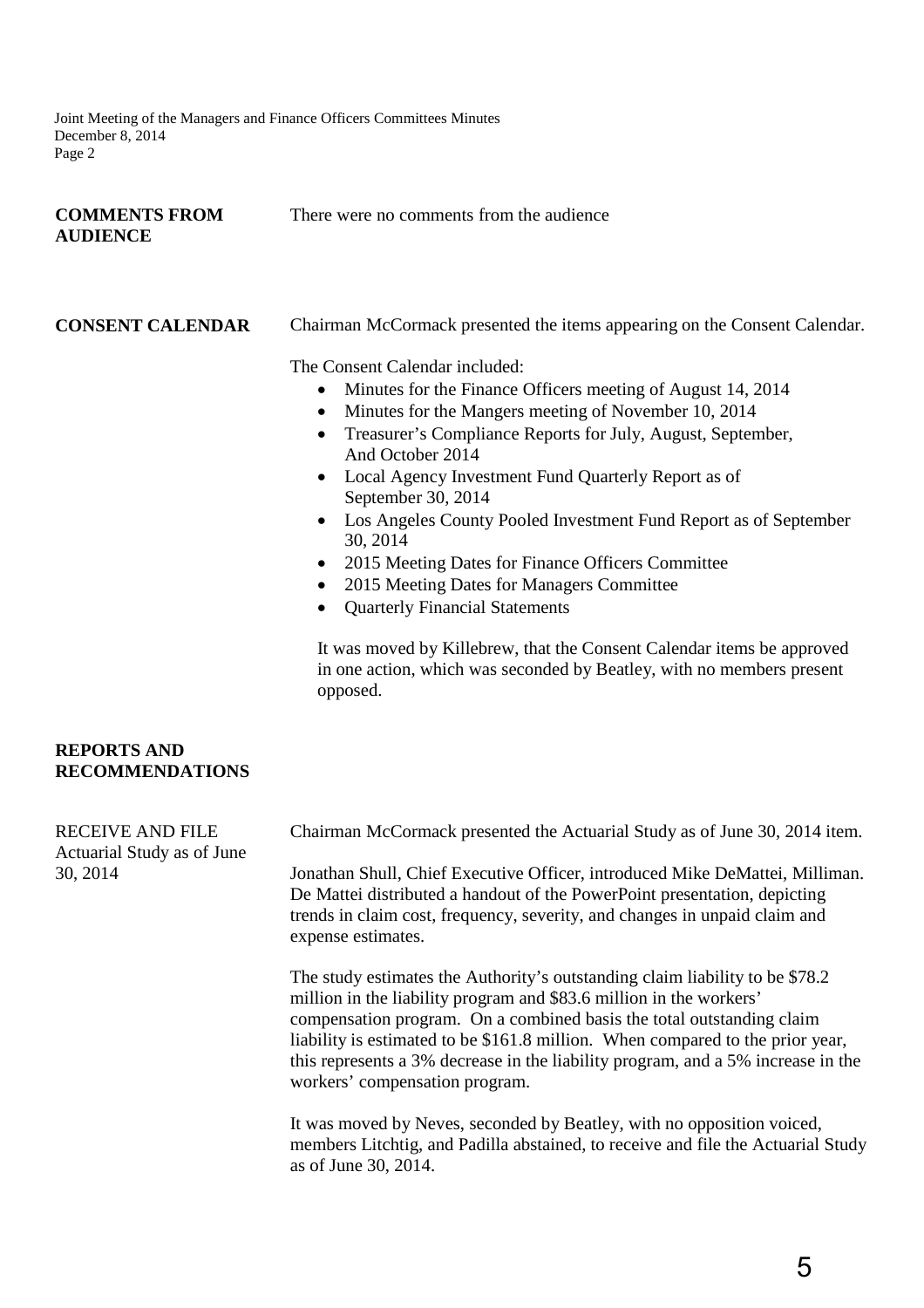Joint Meeting of the Managers and Finance Officers Committees Minutes December 8, 2014 Page 3

| <b>RECEIVE AND FILE</b><br><b>Investment Portfolio</b><br>Quarterly Review as of<br>September 30, 2014 | Chairman McCormack presented Investment Portfolio Quarterly Review as of<br>September 30, 2014                                                                                                                                                                                                                                                                                                                                                                                                                                                                             |  |  |
|--------------------------------------------------------------------------------------------------------|----------------------------------------------------------------------------------------------------------------------------------------------------------------------------------------------------------------------------------------------------------------------------------------------------------------------------------------------------------------------------------------------------------------------------------------------------------------------------------------------------------------------------------------------------------------------------|--|--|
|                                                                                                        | Chairman McCormack introduced Sarah Meacham, PFM Asset Management.<br>Meacham reviewed the quarterly report as of September 30, 2014. The<br>Authority's portfolio returned $-0.06\%$ while the benchmark returned $+0.02\%$ .<br>Meacham noted since 2007 the portfolio has outperformed the benchmark by<br>27 basis points.                                                                                                                                                                                                                                             |  |  |
|                                                                                                        | There being no objection, Chairman McCormack received and filed the<br>Investment Portfolio Quarterly Review as of September 30, 2014 item.                                                                                                                                                                                                                                                                                                                                                                                                                                |  |  |
| <b>APPROVAL</b><br>October 2014<br>Retrospective<br>Computations                                       | Chairman McCormack presented October 2014 Retrospective Computations<br>items.                                                                                                                                                                                                                                                                                                                                                                                                                                                                                             |  |  |
|                                                                                                        | Alex Smith, Finance Director, Smith explained retrospective adjustments are<br>calculated annually, and take into consideration all the changes in claim values<br>that occurred during the most recent year. Retrospective adjustments are<br>named after the month in which the computations are performed, which is<br>typically October. Additionally, the adjustment includes all open coverage<br>periods through June 30, 20123 utilizing claim values as of June 30, 2014.                                                                                         |  |  |
|                                                                                                        | Smith reported the liability program adjustment was a net refund to members<br>of \$4.7 million, and the workers' compensation program adjustment was a net<br>deposit due of \$8.5 million resulting in a net total due to the pool of \$3.8<br>million. He stated that in there is a higher than expected claim development for<br>the two coverage periods of 2011-12 and 2012-13. Smith shared that staff will<br>work with members on payment schedules and assist them in budgeting for<br>their larger than expected payments in the Workers' Compensation program. |  |  |
|                                                                                                        | It was moved by Murray, seconded by Beatley, with no opposition voiced,<br>members from Litchtig and Padilla abstained, to approve the October 2014<br>Retrospective Computations and recommended approval by the Executive<br>Committee.                                                                                                                                                                                                                                                                                                                                  |  |  |
| <b>CONSIDERATION</b><br>Creation of Ad Hoc<br><b>Committee to Discuss</b>                              | Chairman McCormack presented Creation of Ad Hoc Committee to Discuss<br>Financial Topics item.                                                                                                                                                                                                                                                                                                                                                                                                                                                                             |  |  |
| <b>Financial Topics</b>                                                                                | Jonathan Shull, Chief Executive Officer, shared that the Executive Committee<br>has requested that an ad hoc committee be formed to discuss a variety of<br>financial topics including capital funding targets, potential formation of a<br>captive, potential changes to the pool structure, and other related topics. He<br>explained that previously a similar ad hoc committee was used to change the<br>funding formula for the pool. Shull suggested that the committee should be<br>comprised of the chairman and vice chairman of both the Managers and            |  |  |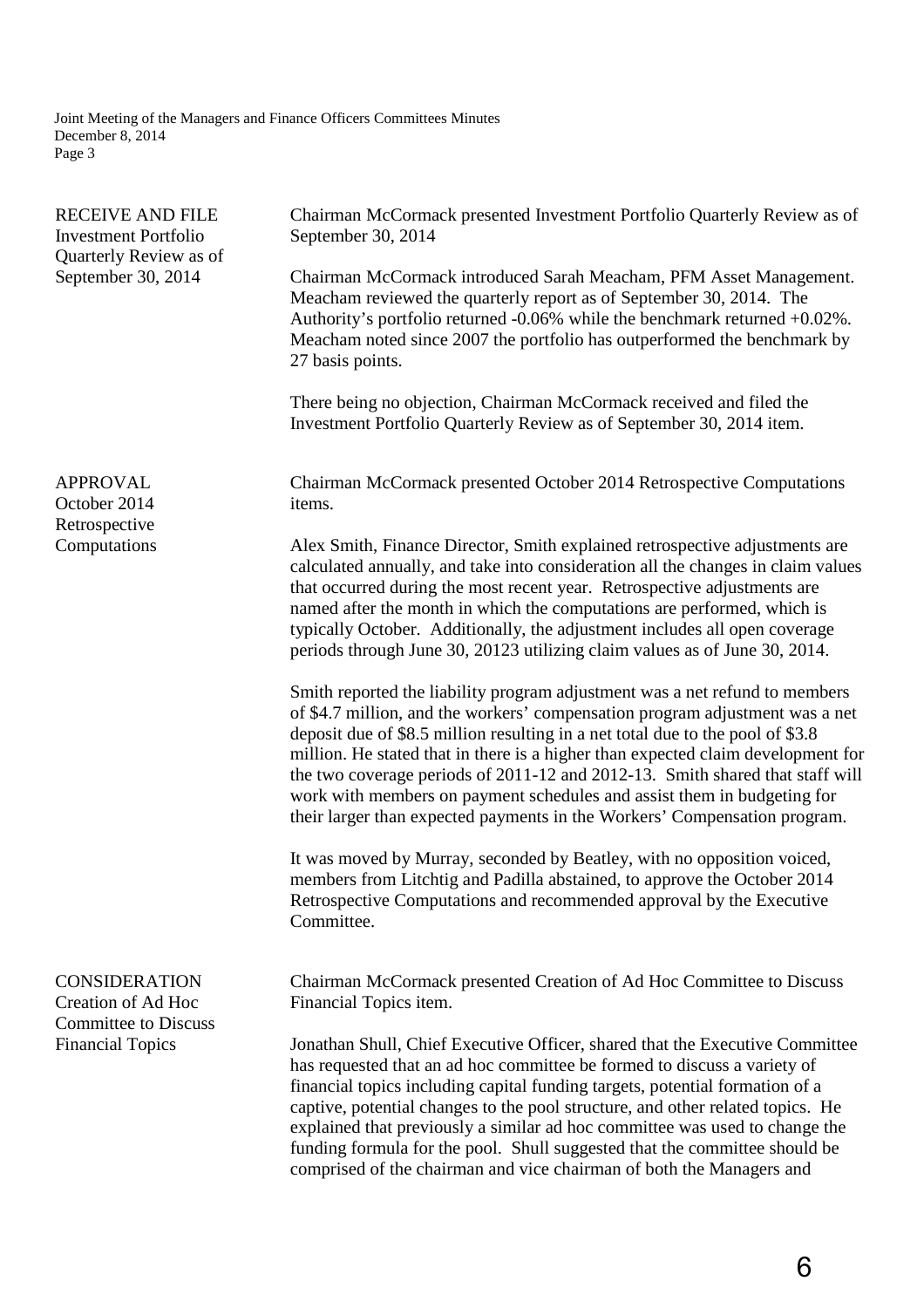Joint Meeting of the Managers and Finance Officers Committees Minutes December 8, 2014 Page 4

> Finance Officers advisory committees and any other interested members of the committees.

It was moved by Beatley, seconded by Neves, with no opposition voiced, to create an Ad Hoc Committee for discussion of financial topics.

ADJOURNMENT Chairman McCormack adjourned the meeting at 1:43 p.m. to a meeting on Monday, January 12, 2015, at 12:00 p.m., in the El Capitan Room of the California JPIA.

\_\_\_\_\_\_\_\_\_\_\_\_\_\_\_\_\_\_\_\_\_\_\_\_\_\_\_\_\_\_\_\_\_\_\_\_

Thaddeus McCormack, Chairman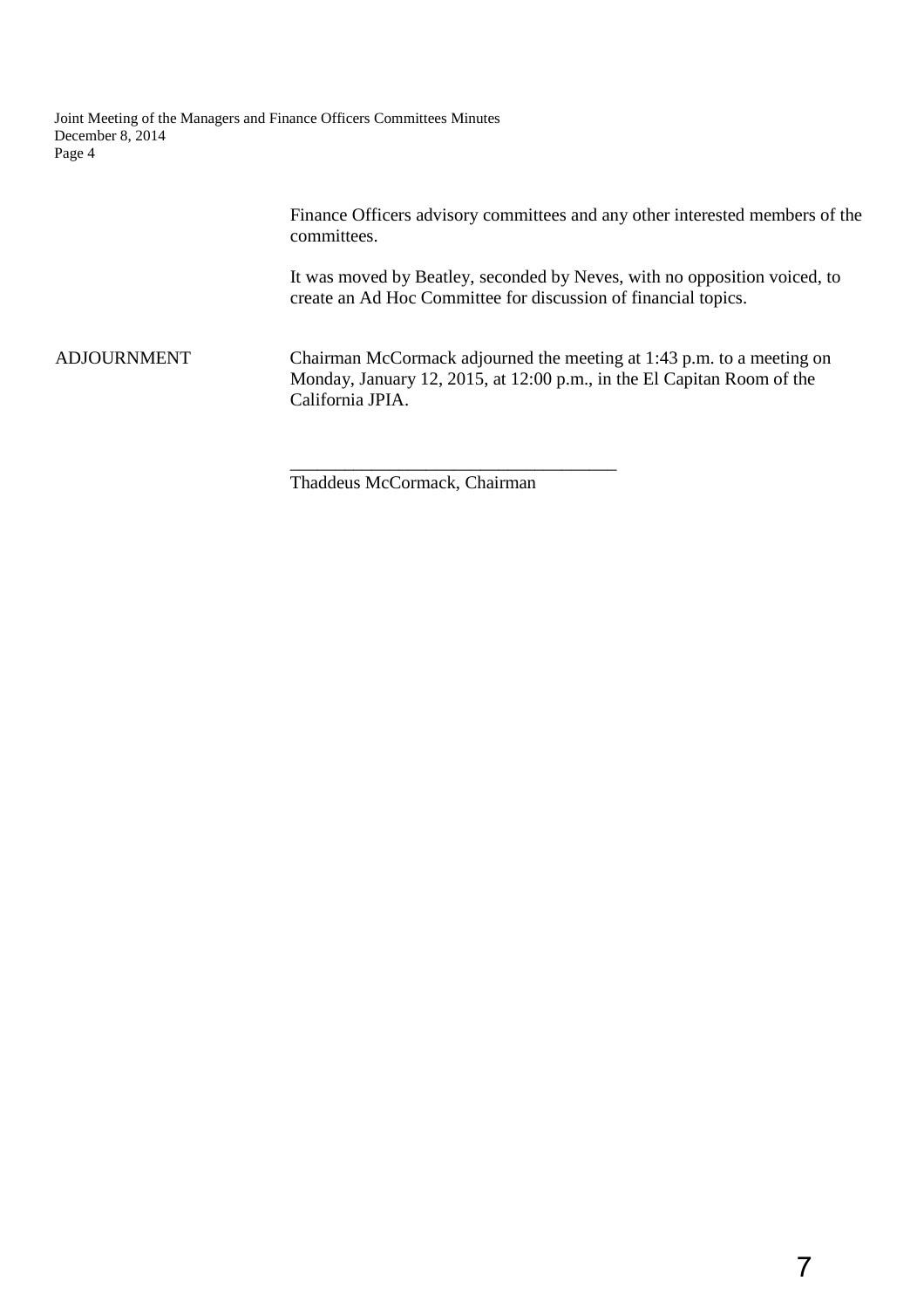# **CALIFORNIA JPIA**

# **AGENDA REPORT**

| To:      | <b>Jonathan Shull, Chief Executive Officer</b> |  |
|----------|------------------------------------------------|--|
| From:    | Norman Lefmann, Assistant Executive Officer    |  |
| Date:    | <b>January 12, 2015</b>                        |  |
| Subject: | <b>Sidewalk Inspection Pilot Program</b>       |  |

## **Background**

The Executive Committee has considered the issue of sidewalk slip and trip claims at several of its annual Workshops. Data continues to demonstrate that members struggle with maintaining safe sidewalks, with over half of the members lacking a comprehensive inspection program.

Over the last five coverage periods, there have been 426 claims with an average severity of \$31,229. On an annual basis, that is nearly \$2.7 million per year spent to settle slip and trip claims in each of the last five coverage periods. Staff suggested that these numbers made a compelling case that Authority mitigation efforts were important, which included development of a sidewalk white paper, an inspection and maintenance policy template, and instructions for the Authority's third-party administrator to reserve sidewalk claims at higher dollar amounts. In addition, staff continues to work aggressively with members by stressing the importance of sidewalk inspection programs that mitigate slip and trip claims.

At its 2014 Workshop, the Executive Committee directed staff to look further into the services of Precision Concrete Cutting, a firm that specializes in inspection and maintenance of sidewalks using its proprietary cutting technique rather than the traditional grinding technique. When the proposed program was presented to the Managers Committee, a motion was made that staff should also consider grinding as an option for repair of displacements. In October 2014, the Authority began a sidewalk inspection and cost estimation pilot program designed to compare Precision Concrete Cutting's services with those of California Concrete Grinding, a company specializing in sidewalk repair using a grinding process. The goal of this pilot program was to better understand the two different approaches, in terms of cost and technique, in order to make an informed recommendation.

# **Discussion**

For the pilot, the Authority selected the City of La Puente because of its older street grid and sidewalks where maintenance has been significantly deferred. The City was divided in to eight zones, and each firm conducted physical inspections of all zones.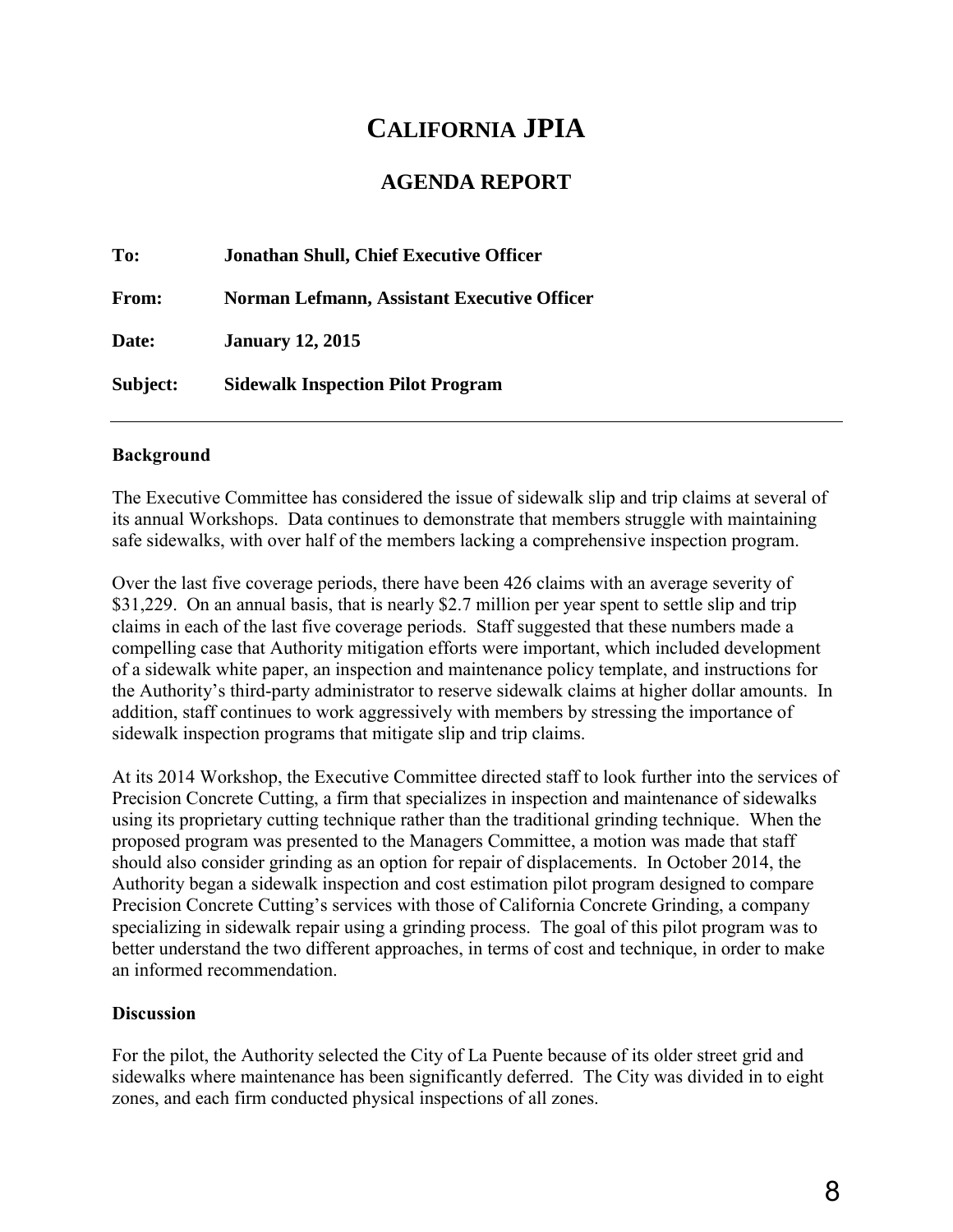Concrete Cutting Pilot January 12, 2015 Page 2

Both firms have since completed their inspections and reported their findings, which include:

- a. Identification and description of each problem condition
- b. Physical address and location
- c. Size of the hazards in height, length, and square foot
- d. Probable cause of the hazard, if evident
- e. Pictures of damaged areas
- f. Priority for repair; high, medium, low
- g. Recommended action to be taken.

Given the vast amount of data collected by the two companies, a sampling of two zones was identified as the best way to compare the results. Those two zones represented between 500 and 700 specific locations, with the variance explained by the limitations involved in the processes and techniques used. Both companies provided sidewalk hazard locations listed by addresses, noted the severity of the hazard at each location, and gave descriptive comments to help identify the locations. Also, both companies adhere to ADA guidelines when determining the best method of remediation.

Conditions were categorized based upon the severity of the deficiency. Level 1 conditions reflect a displacement of up to  $\frac{1}{2}$ , Level 2 conditions reflect displacement of  $\frac{1}{2}$  to 1", Level 3 reflects 1" to 1¼", etc. Some locations were identified by one or both vendors as unsuitable for their remediation techniques and were categorized as "remove and replace." There was a significant disparity between the two vendors in the number of locations placed the "remove and replace" category due, in large part, to the relative agility of their remediation techniques. Costs for the "remove and replace" category were not included in this analysis, nor were the more trivial "Level 1" deviations.

| <b>Deficiency Type</b>                  | <b>Precision Concrete</b><br><b>Cutting</b> | <b>California Concrete</b><br><b>Grinding</b> |
|-----------------------------------------|---------------------------------------------|-----------------------------------------------|
| Level $2(1/2" - 1")$ displacement       | 431                                         | 237                                           |
| Level $3(1" - 1.25")$ displacement      | 49                                          | 37                                            |
| All Spalls, Cracks, Holes to be patched | 198                                         | 232                                           |
| Remove & Replace                        | 41                                          | 385                                           |
| Total (w/o Remove & Replace)            | 678                                         | 506                                           |
| Total (w/ Remove & Replace)*            | 719                                         | 891                                           |

The following chart illustrates the deficiencies identified and the number identified in each category by each vendor.

\* Based on the different data gathering methodology used by the two vendors, some locations with temporary patches may have been counted by one company, but not the other.

Both companies use lineal feet and severity level rating of a location to determine the cost of remediation.